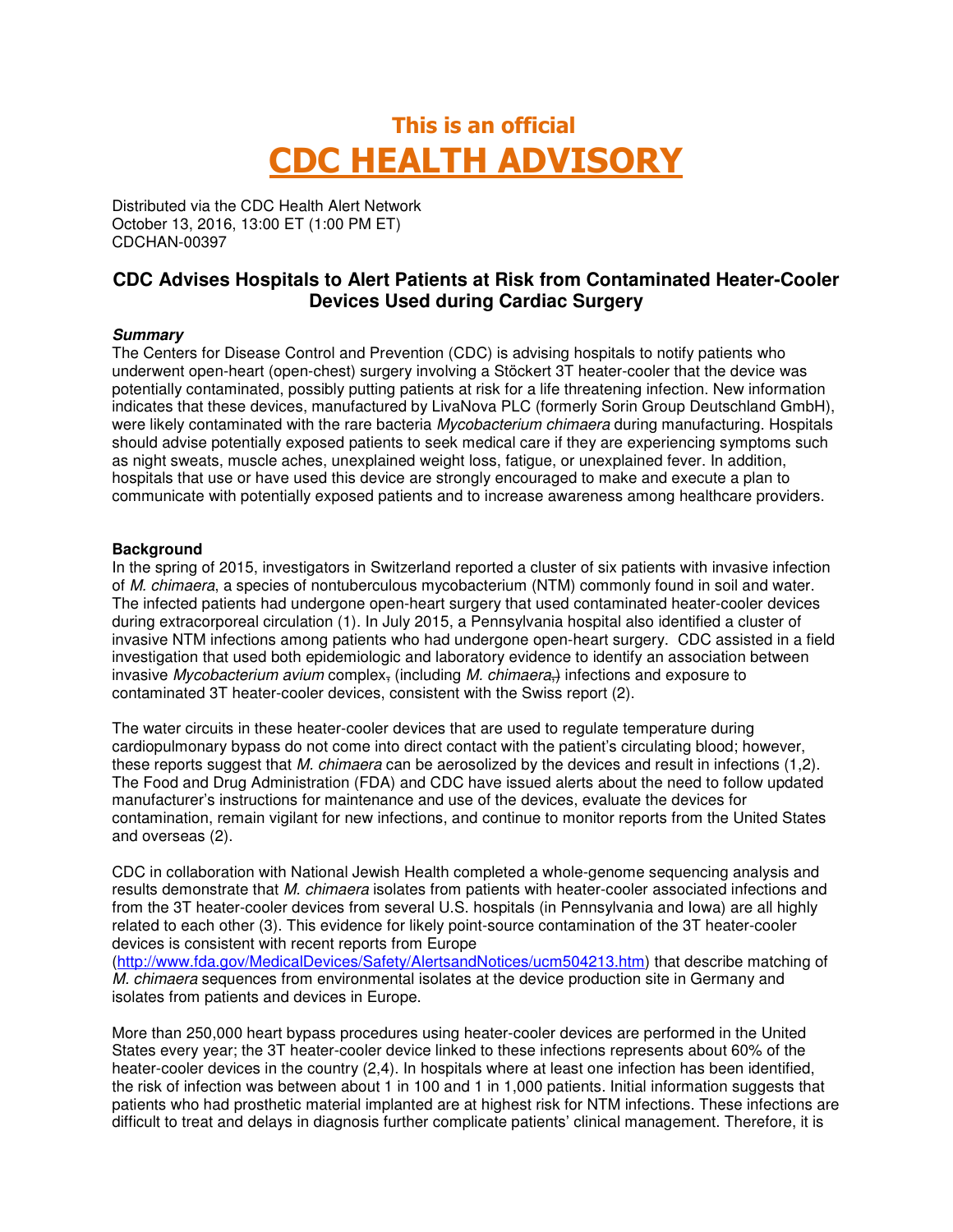imperative that patients and providers are informed about the risk of infection associated with use of the 3T device and the need for appropriate diagnostic evaluation to facilitate timely diagnosis and treatment.

#### **Recommendations**

#### **Healthcare providers**

- 1. Internists, infectious disease specialists, cardiologists, cardiothoracic surgeons, and other clinicians should suspect NTM infections among patients who have signs of infection and a history of openchest cardiac surgery.
	- o Infections can take months to cause symptoms.
	- $\circ$  Patients with NTM infections following cardiac surgery have presented with a variety of clinical manifestations. Common examples are endocarditis, surgical site infection, or abscess and bacteremia. Other clinical manifestations have included hepatitis, renal insufficiency, splenomegaly, pancytopenia, and osteomyelitis.
- 2. Diagnosis can be difficult due to the nonspecific presentation of illness and the slow growing nature of the bacteria.
	- $\circ$  Physicians should consider consulting with an infectious disease specialist if caring for patients who have undergone an open-chest cardiac procedure and present with signs of infection.
	- o Cultures for acid fact bacilli (AFB) should be obtained as part of the evaluation.
	- $\circ$  Other specialized testing to detect M. chimaera may be needed and further laboratory testing should be discussed and arranged in consultation with an infectious disease specialist or health department.

#### **Hospitals**

- 1. Hospitals performing open-chest cardiac surgery should immediately assess their use of heatercooler devices and determine whether they are currently using  $-$  or have previously used  $-3T$ devices. Facilities should ensure that they are implementing current FDA recommendations to minimize patient risk to infections associated with heater-cooler devices (http://www.fda.gov/MedicalDevices/Safety/AlertsandNotices/UCM520191.htm).
- 2. Hospitals should notify cardiothoracic surgeons, cardiologists, infectious disease physicians, internists, primary care physicians, and other clinicians who evaluate patients that have had openchest cardiac or other bypass surgery, about the risk of infection associated with 3T heater-cooler devices. CDC has sample letters available at https://www.cdc.gov/hai/outbreaks/heater-cooler.html.
- 3. Hospitals should review their facility's microbiology laboratory database and records of surgical procedures for any positive NTM cultures in surgery patients that might indicate a possible case. CDC has provided guidance on case-finding: http://www.cdc.gov/hai/pdfs/outbreaks/Guide-for-Case-Finding.pdf.
- 4. Hospitals should consider institution-specific strategies for alerting patients of the risk of infection related to potentially contaminated heater-cooler devices. CDC has sample patient notification letters available at https://www.cdc.gov/hai/outbreaks/heater-cooler.html.
- 5. Hospitals can consider prospective surveillance of patients who have undergone open-chest cardiac surgery involving a 3T heater-cooler device.
- 6. Hospitals should consider using informed consent to educate patients of the potential NTM infection risk.
- 7. The overall risk of M. chimaera infection is low relative to other complications following cardiac surgery; emergent cardiac procedures should not be delayed because of the use of 3T devices. Continued use of 3T devices should be done in accordance with the latest manufacturer's recommendations, including maintenance and proper positioning of devices to minimize the risk of patient exposure.
- 8. Hospitals that have identified contaminated 3T heater-cooler devices or patient infections associated with devices should promptly alert their local or state health department and submit a report to FDA via MedWatch at http://www.fda.gov/Safety/MedWatch/HowToReport/DownloadForms/default.htm